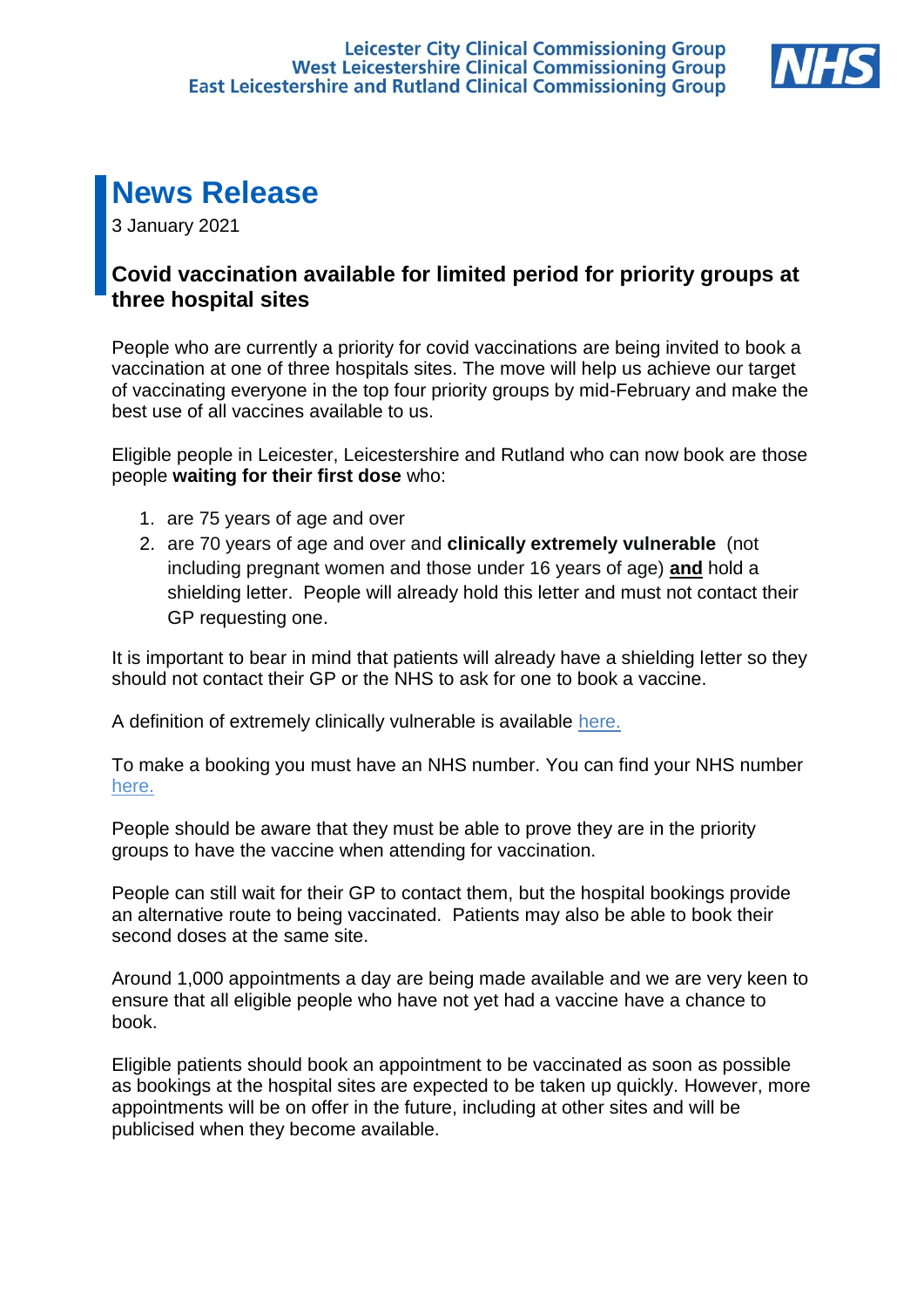People are also encouraged to share this information with eligible people who may not yet have been vaccinated.

A vaccine booking can be made at one of the following hospital sites by clicking on the relevant link:

#### **Glenfield Hospital:**

https://www.swiftqueue.co.uk/pre\_timescreen.php?id=\$2y\$10\$HIW0kV1IHh6ounq2U [tnyLOY879dx3y4ydAwT0Nd8L/mJgsmQsdOxq](https://www.swiftqueue.co.uk/pre_timescreen.php?id=$2y$10$HlW0kV1IHh6ounq2UtnyLOY879dx3y4ydAwT0Nd8L/mJgsmQsdOxq)

#### **Leicester General Hospital:**

[https://www.swiftqueue.co.uk/pre\\_timescreen.php?id=\\$2y\\$10\\$MyYLuoqzBISYQgyU](https://www.swiftqueue.co.uk/pre_timescreen.php?id=$2y$10$MyYLuoqzBISYQgyU04tDX.BELprxQL7Dms6e9m9EPb51qOzF6Da2m) [04tDX.BELprxQL7Dms6e9m9EPb51qOzF6Da2m](https://www.swiftqueue.co.uk/pre_timescreen.php?id=$2y$10$MyYLuoqzBISYQgyU04tDX.BELprxQL7Dms6e9m9EPb51qOzF6Da2m)

#### **Leicester Royal Infirmary:**

[https://www.swiftqueue.co.uk/pre\\_timescreen.php?id=\\$2y\\$10\\$mpAPkkRQVI9g77\\$fk](https://www.swiftqueue.co.uk/pre_timescreen.php?id=$2y$10$mpAPkkRQVI9g77$fkl6t4OhYN777adOarr349CU.ZJ0uAfJtCOlu1) [l6t4OhYN777adOarr349CU.ZJ0uAfJtCOlu1](https://www.swiftqueue.co.uk/pre_timescreen.php?id=$2y$10$mpAPkkRQVI9g77$fkl6t4OhYN777adOarr349CU.ZJ0uAfJtCOlu1)

Please ensure you follow the instructions below before accessing the booking link, as the instructions provide the necessary PIN and step by step details of how to book:

#### **The booking process**

- 1. Click on the link of your preferred vaccination site
- 2. Enter the pin **CovidVL19**
- 3. Register as a new user Please ensure you enter your NHS number (if you do not know this, click here to find it).
- 4. **Pick the patient option on the form** and fill in your details
- 5. Choose a date and time for your initial vaccination. The system will automatically generate a second slot.
- 6. Check your inbox and junk mail for an email that confirms your booking. You will also receive a text reminder if you filled in the contact number field

**Photo ID and proof of eligibility (a current shielding letter) will need to be provided on arrival for clinically extremely vulnerable patients. Those aged 70+ will need to provide Photo ID only. Patients who are unable to provide these will not be vaccinated.** 

**Ends** 

**Notes to editors:** 

#### **Information for patients**

Whilst the vaccine is safe for most people, before booking people should **first check the vaccine is suitable for them.** 

Please do not book your vaccine if you have:

- Received a flu vaccination in the last seven days
- Currently have a fever